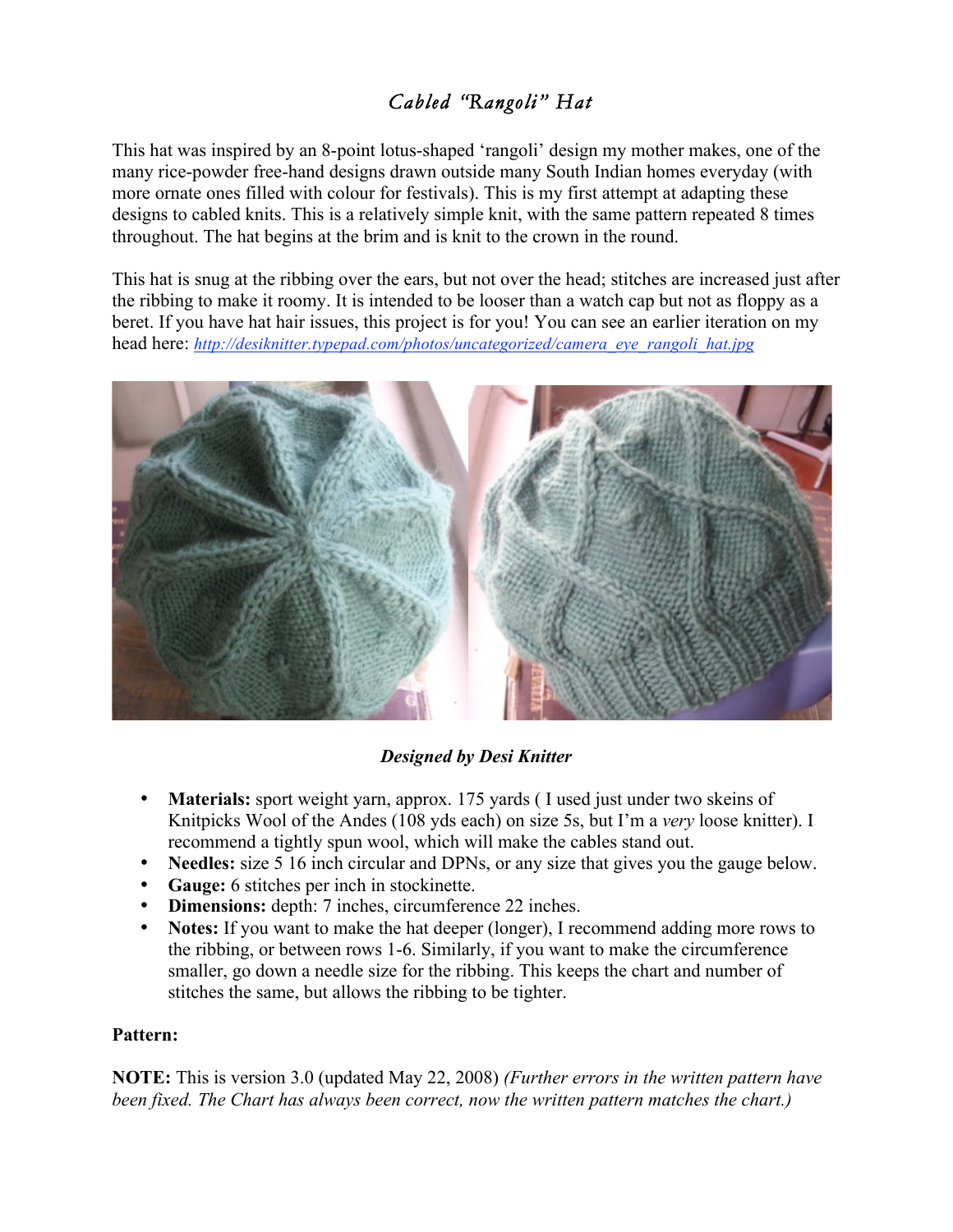**Cast on** 96 stitches with a cable cast on, nice and stretchy. Join, taking care to not twist stitches. **Ribbing:** [p1, k2, p1] all around (24 times) for 12 rows.

**Increase row:** [p1, k2, (m1, k1) 3 times, m2, (k1,m1) 3 times, k2, p1] 8 times. 160 stitches.

**Begin chart** at bottom right. Read chart from right to left, every single row. Change to DPNs when there are too few stitches for the circular.

**The chart, put differently** (if you are working from the chart, skip ahead to finishing directions, after completing the chart):

- 1. [p1, k2, p 14, k2, p1] 8 times.
- 2-6. Repeat row 1.
- 7. [p1, C2L, p12, C2R, p1] 8 times.
- 8. Work stitches as they appear.
- 9. [p2, C2L, p10, C2R, p2] 8 times.
- 10. Work stitches as they appear.
- 11. [p3, C2L, p 8, C2R, p3] 8 times.
- 12. Work stitches as they appear.
- 13. [p4, C2L, p6, C2R, p4] 8 times.
- 14. [p5, C2L, p4, C2R, p5] 8 times.
- 15. [p6, C2L, p2, C2R, p6] 8 times.
- 16. [p7, C2L, C2R, p7] 8 times.
- 17. [p8, C2X2, p7, {p1,yo,p1,yo,p1} all in one stitch] 8 times.
- 18. [p8, k4, p7, p5tog] 8 times.
- 19. [p7, C2R, C2L, p7] 8 times.
- 20. [p6, C2R, p2, C2L, p6] 8 times.
- 21. [p5, C2R, p4, C2L, p5] 8 times.
- 22. [p4, C2R, p6, C2L, p4] 8 times.
- 23. [p3, C2R, p8, C2L, p3] 8 times.
- 24. Work stitches as they appear.
- 25. [p2, C2R, p10, C2L, p2] 8 times.
- 26. Work stitches as they appear.
- 27. [p1, C2R, p12, C2L, p1] 8 times.
- 28. Work stitches as they appear.
- 29. [C2R, p14, C2L] 8 times.
- 30.  $[k2tog, p7, {p1,yo,p1,yo,p1}$  all in one stitch, p8, SSK 8 times.
- 31. [k1, p7, p5tog, p8, k1] 8 times.
- 32-33. [k1, p16, k1] 8 times.
- 34. [SSK, p14, k2tog] 8 times.
- 35. Work stitches as they appear.
- 36. [SSK, p12, k2tog] 8 times.
- 37. Work stitches as they appear.
- 38. [SSK, p10, k2tog] 8 times.
- 39. Work stitches as they appear.
- 40. [SSK, p8, k2tog] 8 times.
- 41. [SSK, p6, k2tog] 8 times.
- 42. [SSK, p4, k2tog] 8 times.
- 43. [SSK, p2, k2tog] 8 times.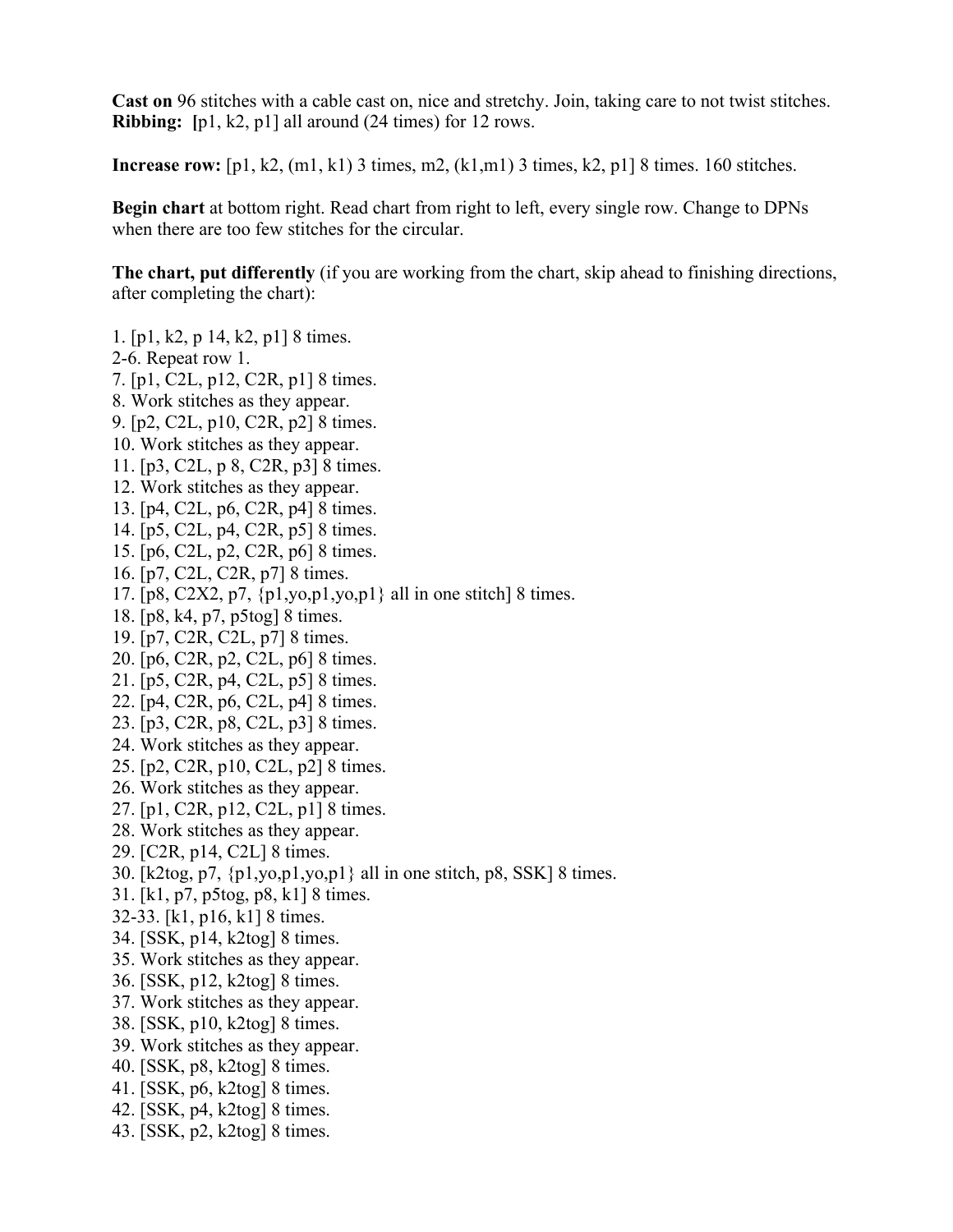44. [SSK, k2tog] 8 times. 16 stitches remaining.

Finishing: Cut off yarn with a few inches tail left off. Thread yarn through darning needle. Draw through the remaining 16 stitches, pull tight, and secure yarn. Weave in all loose ends.



## **Key for chart:**

|                       | Knit                                                                     |
|-----------------------|--------------------------------------------------------------------------|
|                       | Purl                                                                     |
|                       | Knit two together (k2tog)                                                |
|                       | Slip, Slip, Knit two together (SSK)                                      |
| $\overline{\sqrt{2}}$ | $[p1, yo, p1, yo, p1]$ all in one stitch (make 5 stitches out of one)    |
| 个                     | purl 5 together (p5tog: you can purl 3 together, then slip remaining two |
|                       | stitches over the purled stitches)                                       |
|                       | No stitch                                                                |



C2L: slip two stitches to cable needle and hold to front, purl third stitch, knit two slipped stitches from cable needle C2R: slip one stitch to cable needle and hold to back, knit two stitches, purl slipped stitch from cable needle C2x2: slip two stitches to cable needle and hold to front, knit two stitches, knit two stitches from cable needle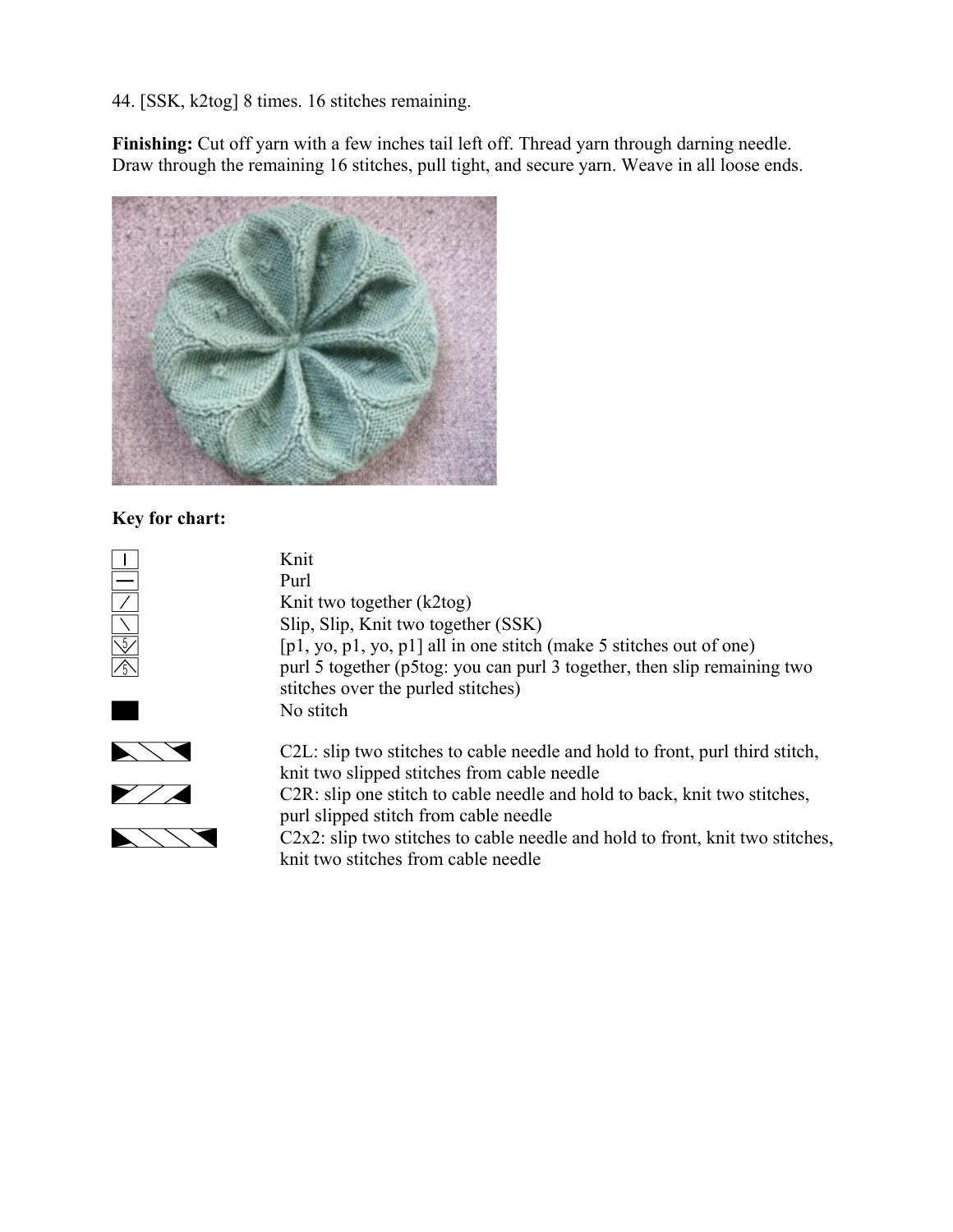